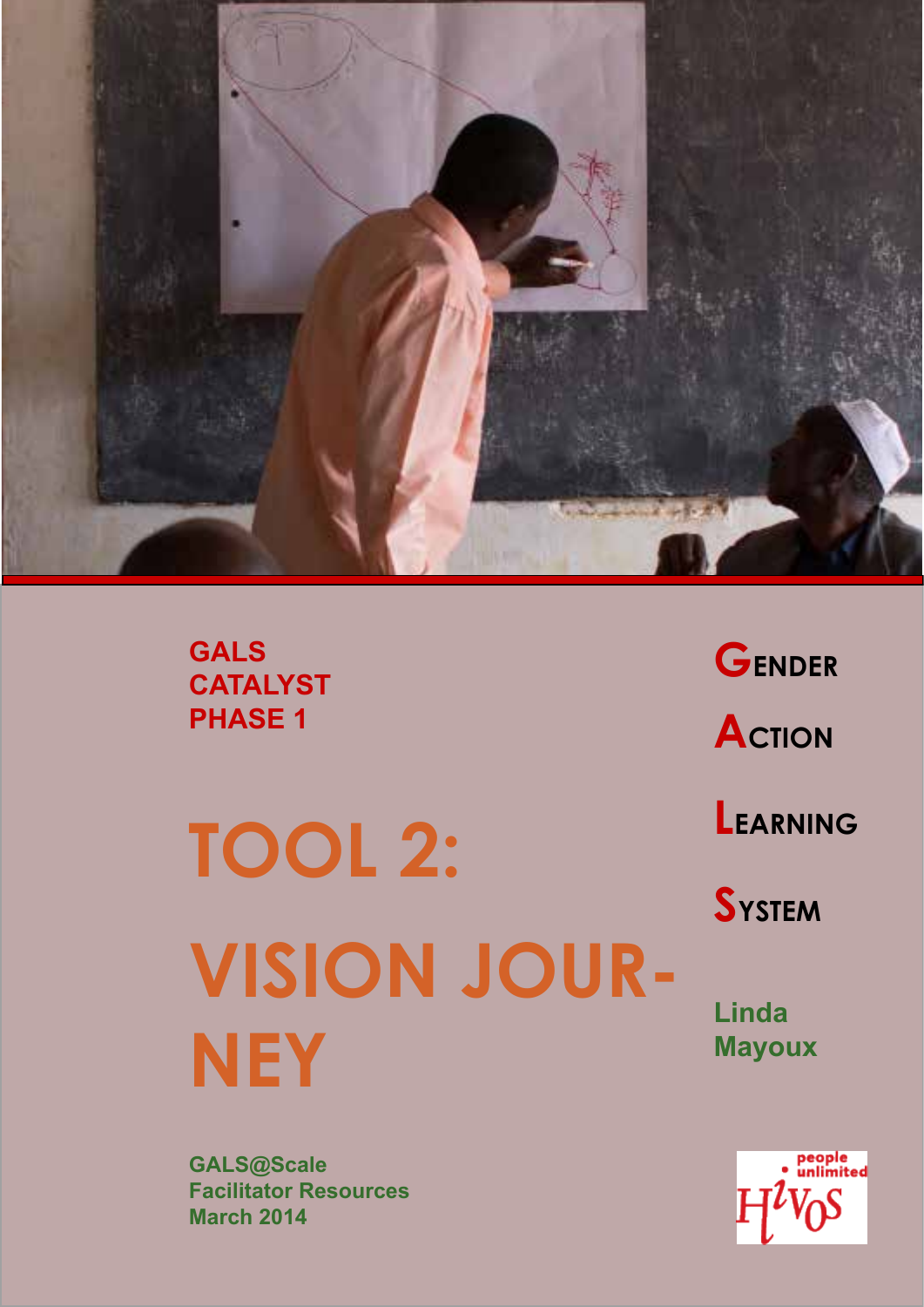

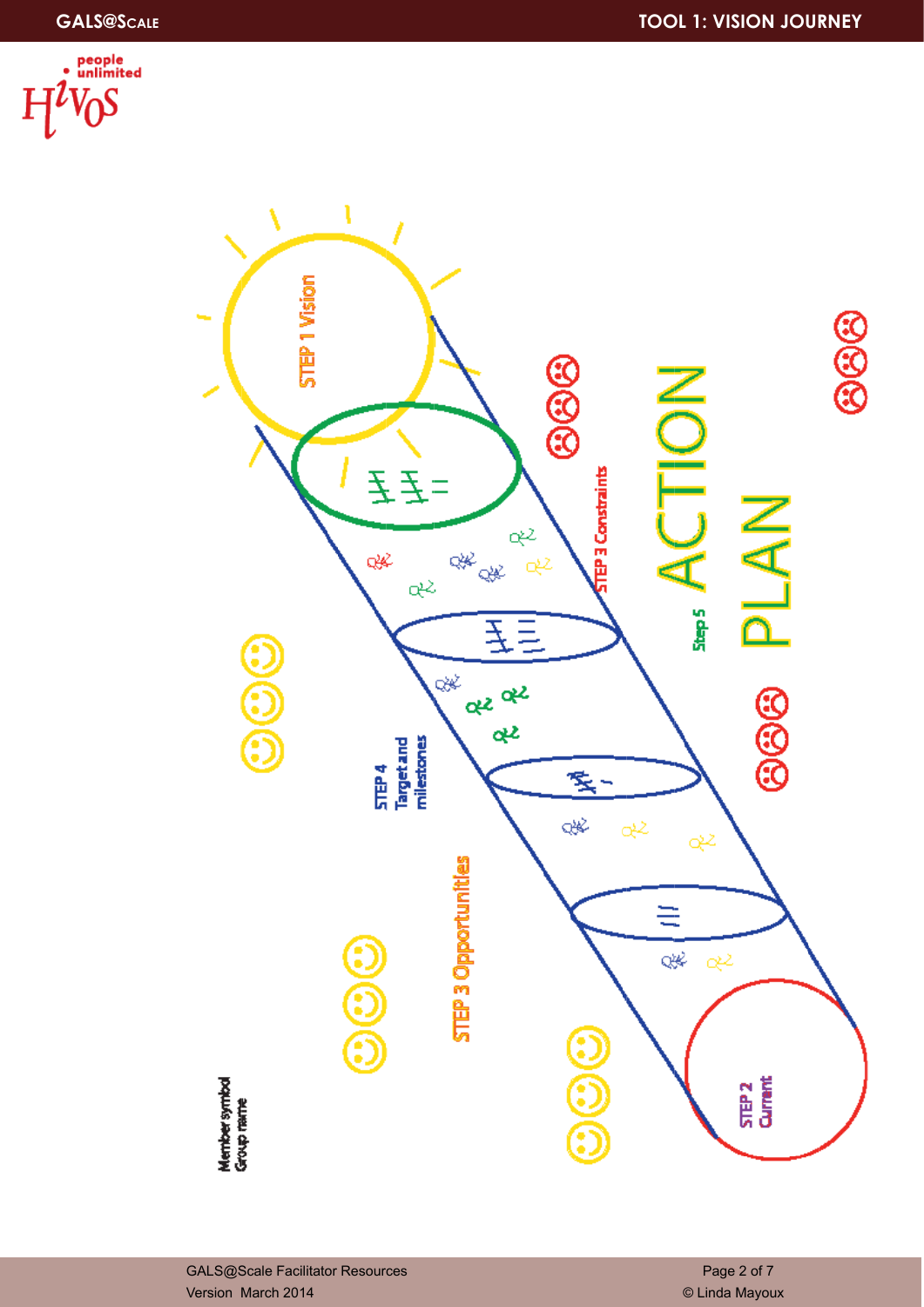



#### *The first Vision Journey : basic narrative*

We need to start our road to the future somewhere - to start to have faith in the possibilities of progress and change and to start to develop the habit of visioning, planning and assessing our progress. So we start first with something very concrete and simple.

For this first vision journey, you should choose the thing which is most important from your drawing in the soulmate exercise. But this should also be something that you think you can achieve in the timeframe for your Multilane Highway.

Later you can then use the same tool for other things as you wish. Once we have learned the basic principles and process, it is possible to then move on to bigger and more ambitious dreams.

But it is important for this first journey to start with something concrete and realistic so you can learn how to plan and progress. And start to have confidence that things can change and feel good about your journey.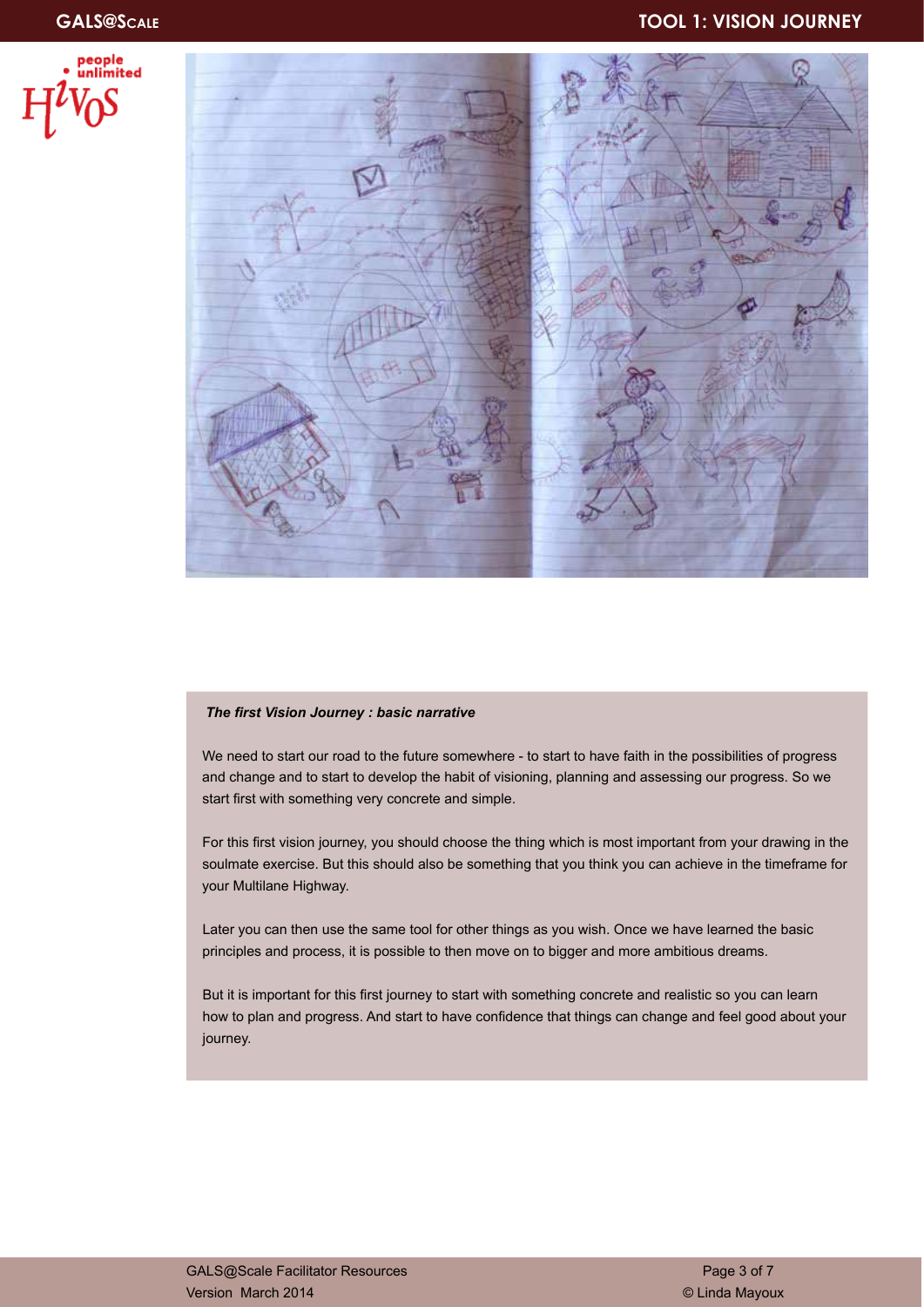



## **Aims of the Vision Journey**

The Vision Journey:

- produces a plan to help people work towards one realisable element of their vision from the Soulmate Visioning Exercise - often this is a small business, a house improvement or sending children to school as part of the longer term vision.
- identifies people's current position in relation to that vision;a
- nalyses opportunities and constraints
- establishes a timebound target;
- plots progressive milestone targets and the actions needed to move from one milestone target to the next;
- introduces and reinforces a culture of planning and reflexive learning

It is first drawn separately, then key elements copied as the top road of the individual Multilane Highway in the diary. It provides the reference point and rationale for examining gender opportunities and constraints and peer training necessary to achieving this vision in the subsequent Sessions.

#### **Aims for participants**

- introduce the basic planning principles and steps
- reinforce ideas of visioning, but also realistic targets with tracked actions and milestones
- brainstorm and share as many opportunities and challenges as possible
- introduce and reinforce a culture of planning and reflexive learning
- reinforce basic drawing and analytical skills.

#### **Aims for organisations**

- increase understanding of and respect for people's visions, current situation and how people themselves can plan strategies to achieve them.
- increase understanding of opportunities and challenges and possible roles for the organisation.
- increase understanding of the similarities and differences in the above between women and men from different backgrounds and as individual people.
- improve participatory skills of staff and communication with women and men in the communities with whom they work.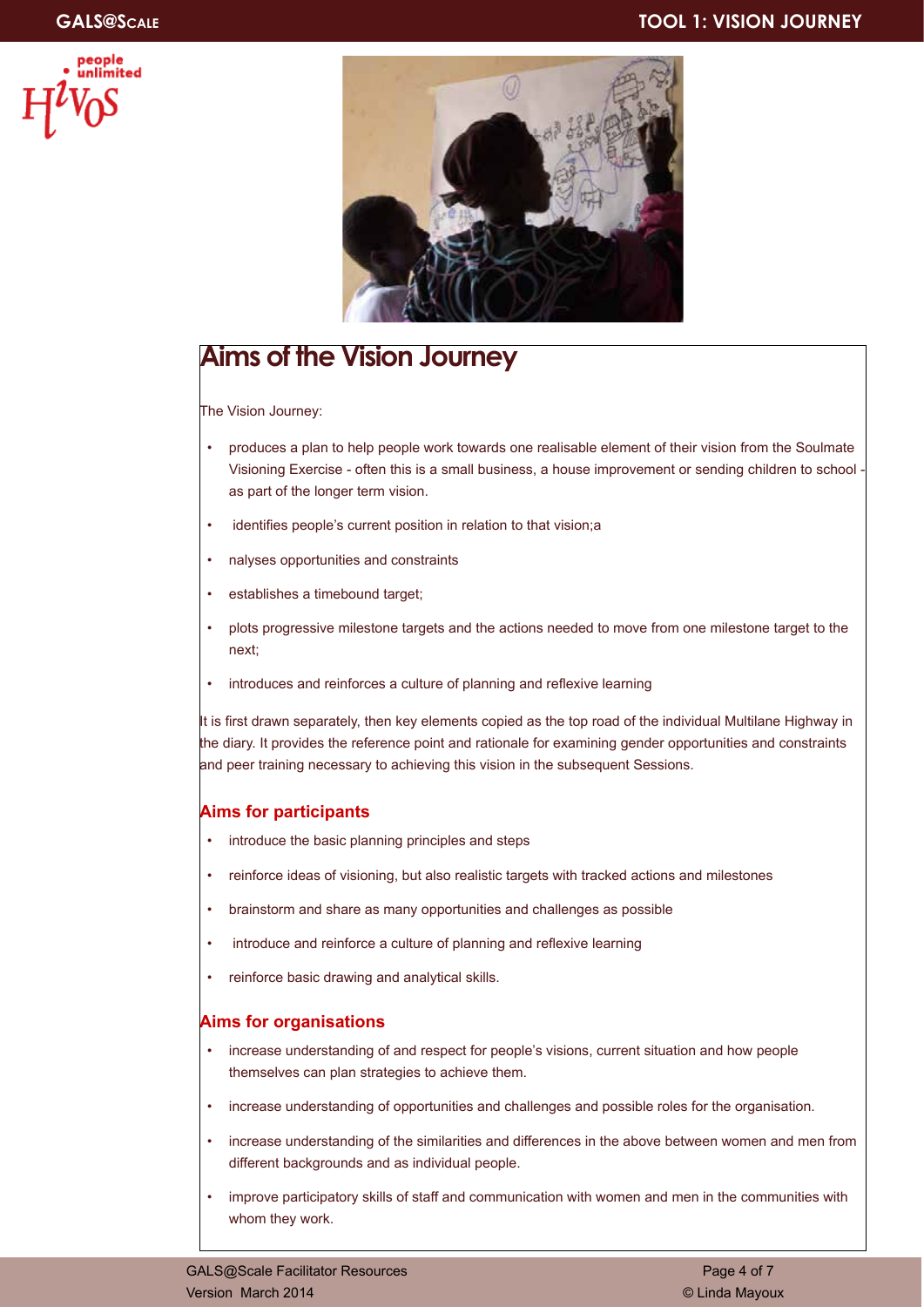

## **Participant Diary:**

## **Vision Journey**

## **Basic Steps**

#### **Step 1 first circle – future**

Draw a large circle at the top right hand corner of your page.This represents the future. It is a large circle at the top because it is like a sun and you are reaching for the sky. It is the vision which will inspire you to pick yourself up, and continue to move forward if you fall and stumble on the rocks along the road.

#### **Step 2 second circle - present and drafting the road**

Draw a second large circle at the bottom left hand corner of the flipchart. This represents the present situation.

Draw two straight lines to link both circles. This represents your road from the present (bottom) to the future (top). The road is straight and upwards, because this is how you hope you will reach up to your vision.

In the bottom circle draw how your current starting situation is for the different things in your vision.

#### **Step 3 opportunities and constraints**

On either side outside the road you will draw:

- at least 10 opportunities at the top of the road the things which will help you up if you fall down. The more opportunities you can think of, the easier it will be to advance.
- at least 10 constraints go under the road because these are the things which can drag you down. It is important to foresee and avoid them if possible.

The things which are most under your control nearest the road. The things which you cannot control go furthest from the road.

#### **Step 4 Target and milestones**

Every journey starts with small steps. Your vision is a long term dream. Now you need to plan how realistically, with the opportunities and challenges, you can start to move.

Draw a circle next to the vision where you will fill in how far you think you can get in 1 year for the different elements in your vision. Then put 3 circles at equal distance along the road as milestones for each 3 months. Leave enough space in between - that is where you will put the actions.

#### **Step 5 SMART milestones and action plan**

Now you are ready to fill in your milestones - in each circle you put in how far you need to get each time.

Then between each milestone you put in the actions needed to move from one to the next - revising the milestones and target if necessary.

You will then track your progress over time, and adjust your drawing as needed to get as far as you can towards your vision.

GALS@Scale Facilitator Resources **Page 5 of 7** and 7 and 7 and 7 and 7 and 7 and 7 and 7 and 7 and 7 and 7 and 7 and 7 and 7 and 7 and 7 and 7 and 7 and 7 and 7 and 7 and 7 and 7 and 7 and 7 and 7 and 7 and 7 and 7 and 7 a Version March 2014 © Linda Mayoux

## **GALS@Scale TOOL 1: VISION JOURNEY**











**This Vision Journey is drawn on the next double page after your Vision. Remember to put the date in the top left hand corner.**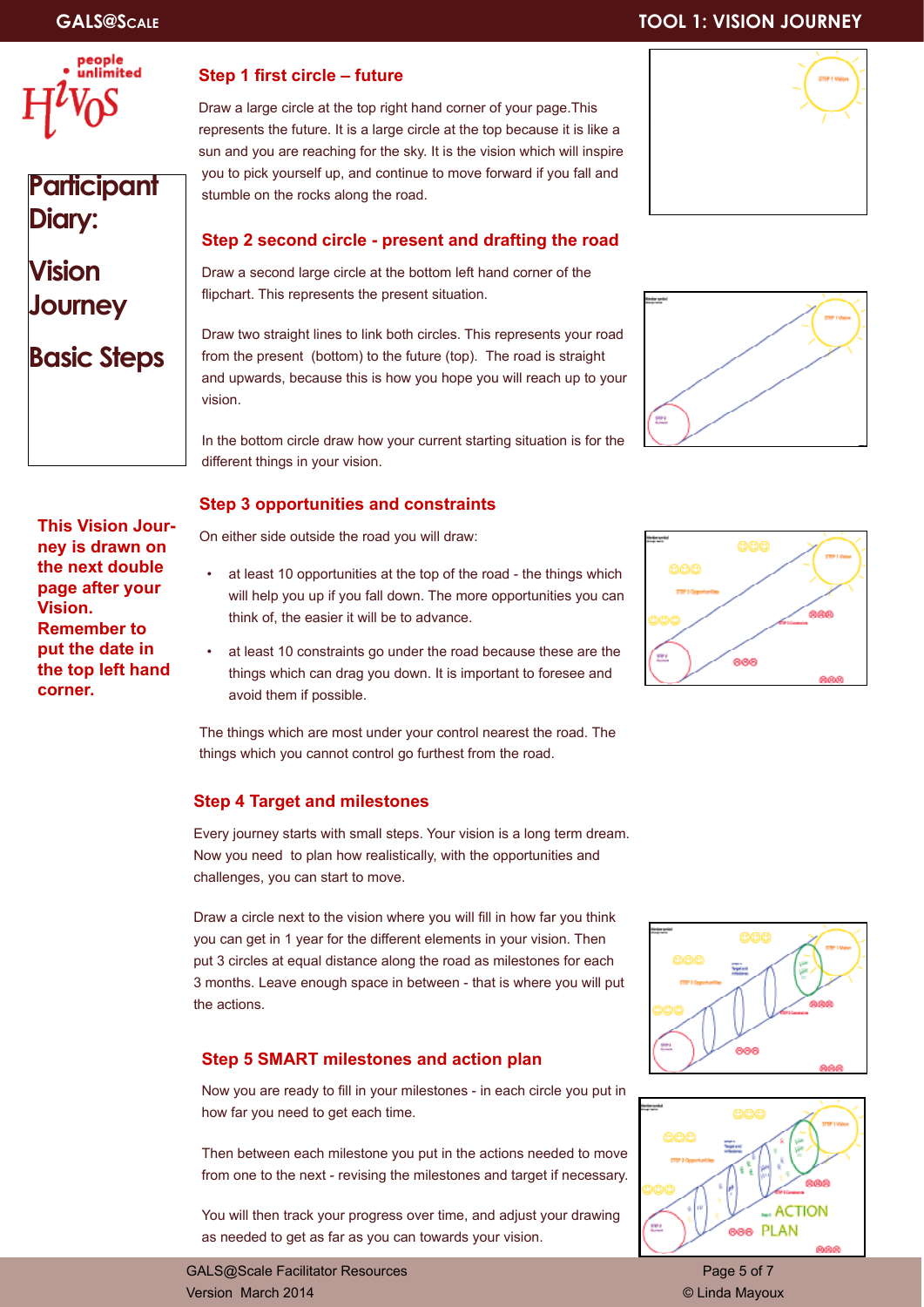### **GALS@Scale TOOL 1: VISION JOURNEY**



# **Vision Journey: Facilitation Overview**



| Participant<br>preparation               | Participants need the vision from the Soulmate Visioning exercise, their notebook<br>diary and 2-3 different coloured pens if these are not provided by the organisers.                                                                                                                                                                                                                                                                                                                                                                                                           |
|------------------------------------------|-----------------------------------------------------------------------------------------------------------------------------------------------------------------------------------------------------------------------------------------------------------------------------------------------------------------------------------------------------------------------------------------------------------------------------------------------------------------------------------------------------------------------------------------------------------------------------------|
| Facilitator<br>preparation               | Familiarise yourself with the tool and draw your own Vision Journey<br>Prepare an introductory explanation<br>Put up a blank flipchart at the front of the room for the participants to progressively<br>develop - this time the facilitator must not hold the pen.<br>Make sure the seating arrangements are appropriate for people to sit comfortably in<br>groups while doing individual drawings. And that there are passageways for people<br>to come up and contribute from the front.<br>Seat yourself now to the side, not at the front.                                  |
| Materials/<br>prepared<br>inputs         | Notebook diaries with coloured pens.<br>A blank flipchart for the front of the room and coloured markers placed for people to<br>come up and draw.                                                                                                                                                                                                                                                                                                                                                                                                                                |
| Timing<br>3 hours<br>with<br>healthbreak | Pairwise introduction - discussion of what participants learned in the previous<br>session (15 minutes).<br>Plenary feedback focusing particularly on any need for clarification (15 minutes)<br>Welcome back and brief overview of session (5 minutes).<br>Individual drawing of the Vision Journey in notebook diaries. The facilitator goes<br>slowly through the steps with participants drawing on the blank flipchart while<br>everyone else draws in their notebook diaries (1 hour).<br>Facilitator wrap up including homework (15 minutes)<br>Finishing song (5 minutes) |
| Outputs                                  | Individual Vision Journeys with milestones and actions for the next 12 months in<br>notebook diaries. These are then tracked over time.                                                                                                                                                                                                                                                                                                                                                                                                                                           |
| Homework for<br>participants             | To complete their vision journey, building on the inputs from others<br>To share what they have learned and the Road Journey Tool with at least 2 people<br>before the next meeting<br>To bring their A4 book and coloured pens to the next meeting                                                                                                                                                                                                                                                                                                                               |
| Homework for<br>facilitator              | transfer the information to an Excel Monitoring Sheet for those indicators which the<br>organisation decides to track eg increases in incomes, changes in gender division of<br>labour and property ownership and peer upscaling - among many other possibilities.<br>feedback the outcomes to your colleagues.                                                                                                                                                                                                                                                                   |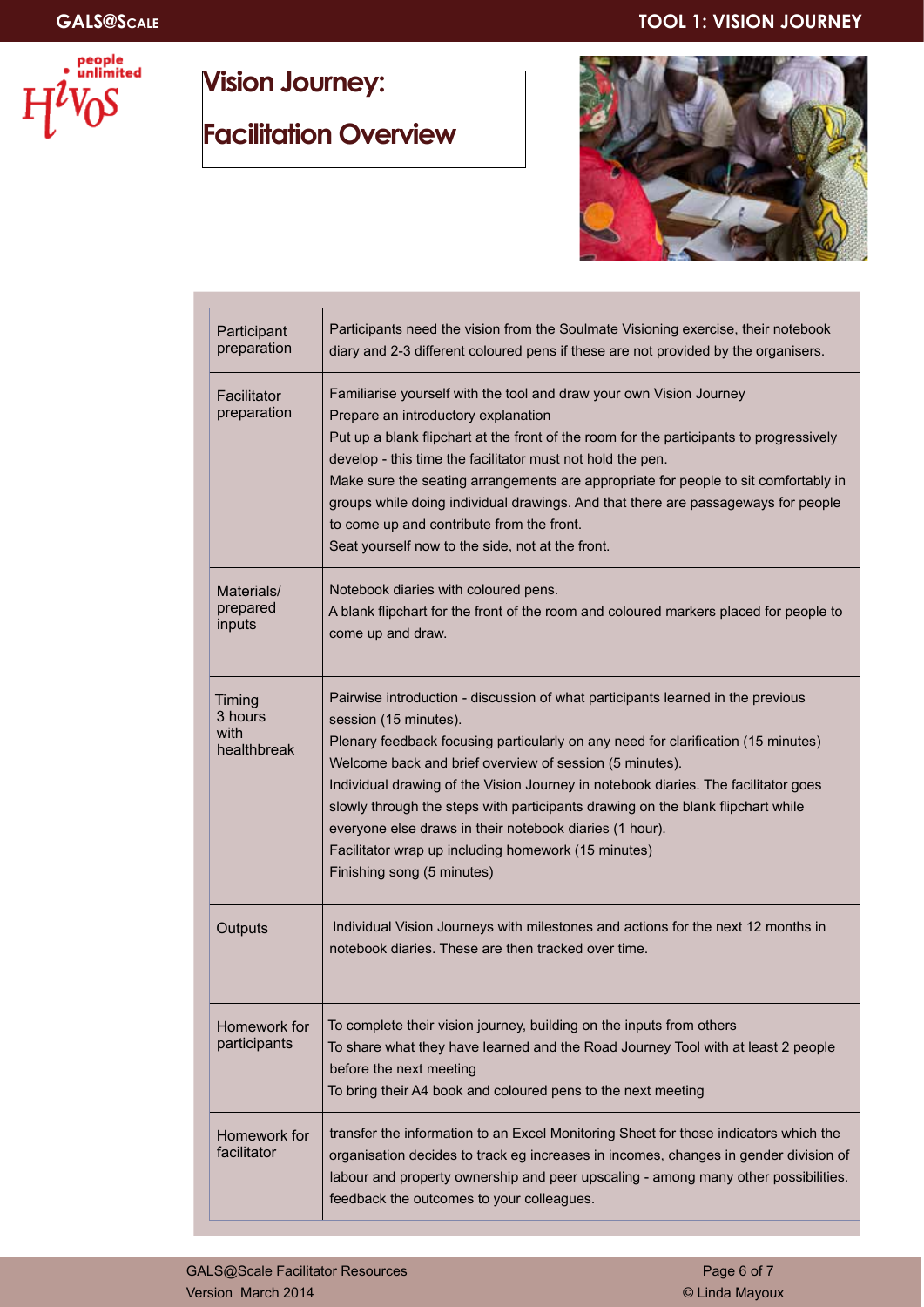

## **Facilitation Details**

| <b>Brief introduction</b>                                                  | Once the feedback from the pairwise exercise has finished, the facilitator should ask<br>people to recap on the steps of the multilane highway.                                                                                                                                                                                                                                                                                                                                                                                                                                                                                                                                                                                                                                                                                                                                                                                                                                                                                                                                                                                                                                                                                                                                                                                                                                                                                                                                                                                                                                                                                                                                                                                                                                                                                                                                                                                                                                                                                                                                                                                                                                                                                                                                                                                                                                                              |
|----------------------------------------------------------------------------|--------------------------------------------------------------------------------------------------------------------------------------------------------------------------------------------------------------------------------------------------------------------------------------------------------------------------------------------------------------------------------------------------------------------------------------------------------------------------------------------------------------------------------------------------------------------------------------------------------------------------------------------------------------------------------------------------------------------------------------------------------------------------------------------------------------------------------------------------------------------------------------------------------------------------------------------------------------------------------------------------------------------------------------------------------------------------------------------------------------------------------------------------------------------------------------------------------------------------------------------------------------------------------------------------------------------------------------------------------------------------------------------------------------------------------------------------------------------------------------------------------------------------------------------------------------------------------------------------------------------------------------------------------------------------------------------------------------------------------------------------------------------------------------------------------------------------------------------------------------------------------------------------------------------------------------------------------------------------------------------------------------------------------------------------------------------------------------------------------------------------------------------------------------------------------------------------------------------------------------------------------------------------------------------------------------------------------------------------------------------------------------------------------------|
| 5 minutes.                                                                 | Then give a brief explanation of the Vision Journey as what they will fill into the top<br>lane.                                                                                                                                                                                                                                                                                                                                                                                                                                                                                                                                                                                                                                                                                                                                                                                                                                                                                                                                                                                                                                                                                                                                                                                                                                                                                                                                                                                                                                                                                                                                                                                                                                                                                                                                                                                                                                                                                                                                                                                                                                                                                                                                                                                                                                                                                                             |
| Individual analysis:<br><b>Participant Diaries</b><br>Steps 1-5<br>1 hour. | People draw individually but it is good for them sit in informal groups - putting<br>together those who have most difficulty in one group and the most advanced in<br>another to enable the facilitator to easily give necessary support to each. And so<br>those who have initial difficulties can encourage each other rather than feeling<br>dominated and those who are more advanced can move ahead quickly with more<br>complex analysis to add to the discussion later. Possibly also separating men and<br>women if one is likely to dominate the other. Sharing between the different levels<br>will be encouraged as homework. VERY IMPORTANT - EVERYONE MUST DRAW<br>EVERYTHING FOR THEMSELVES. NO ONE SHOULD EVER TOUCH THE<br>PEN FOR ANYONE ELSE. If given space and a bit of time, encouraged and not<br>patronised or laughed at, even very old women who never held a pen are drawing<br>in about 15 minutes, and then become very comfortable and even expert after a few<br>sessions.<br>Then go through the participant instructions above step by step interactively from the<br>side, inviting people to give examples on the flipchart at the front as people draw in<br>individual notebook diaries. Go slowly. And do not touch the pen yourself. Make sure<br>everyone is engaged all the time - either through taking their own analysis further<br>or helping others. When people have finished, they should start to share in their<br>groups until everyone has finished enough to start the plenary. Focusing particularly<br>on identifying as many oppoertunities and challenges as possible.<br>Key points which may need continually emphasising are:<br>the importance of identifying as many opportunities and challenges as possible<br>- particularly ones over which they may have some control. It is that deep<br>reflection and brainstorming which will really help people advance. It may be<br>very useful to discuss with neighbours on this.<br>the need to separate out the milestone targets from the actions needed to attain<br>$\bullet$<br>them. That is an important point for future tracking and monitoring - it is the<br>actions that people can control, not necessarily whether they fulfil the targets.<br>They will need to continually assess which actions are successful and which are<br>not, and maybe revise their targets accordingly. |
| Facilitator Wrap Up<br>and homework<br>15 minutes                          | The facilitator gives a brief wrap up - outlining different dimensions of a vision and<br>opportunities which have come up. The facilitator could also start to discuss some<br>important gender elements which have not come up - without imposing their own<br>view. This is also the time to comment on/ give any suggestions about changes in<br>process or participation eg the need to have norms on mobile phones/people not<br>interrupting each other.<br>There could be a slot here for norm setting - it will be more useful and participatory<br>at this stage than doing this at the beginning. Unless people are really very<br>undisciplined.<br>But good facilitation from the back means that there should be little for the facilitator<br>to add. Briefly summarise the action conclusions, comparing these to the checklist<br>and experience examples from Uganda below, or previous exercises from their own<br>experience.                                                                                                                                                                                                                                                                                                                                                                                                                                                                                                                                                                                                                                                                                                                                                                                                                                                                                                                                                                                                                                                                                                                                                                                                                                                                                                                                                                                                                                                            |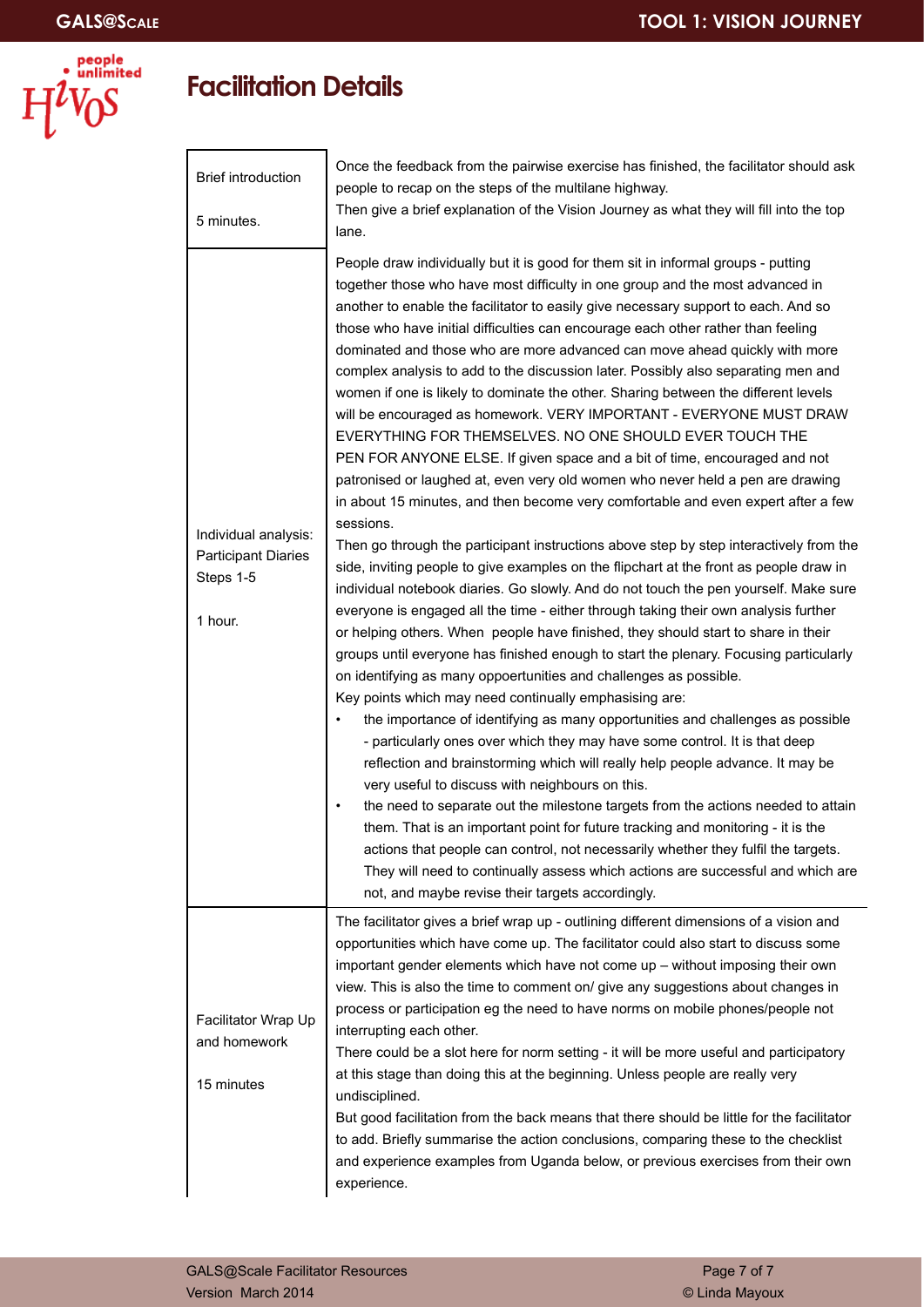



## **Vision Journey: Some issues from experience**

As with all GALS tools, it is important to start simple and help participants develop their own confidence in analysis. People must feel they own this first vision journey as their own.

This first vision journey is often the first time people have thought much about planning for anything in the future. It is very important not to overload it with too many details. The degree of detail at this stage will depend very much on:

- the outcomes of the soulmate visioning exercise which provides the vision
- the degree to which this has developed people's drawing and participatory skills so that they can draw further detail
- the numbers of participants per facilitator and the level of previous experience they have with gender and/or participatory methods.